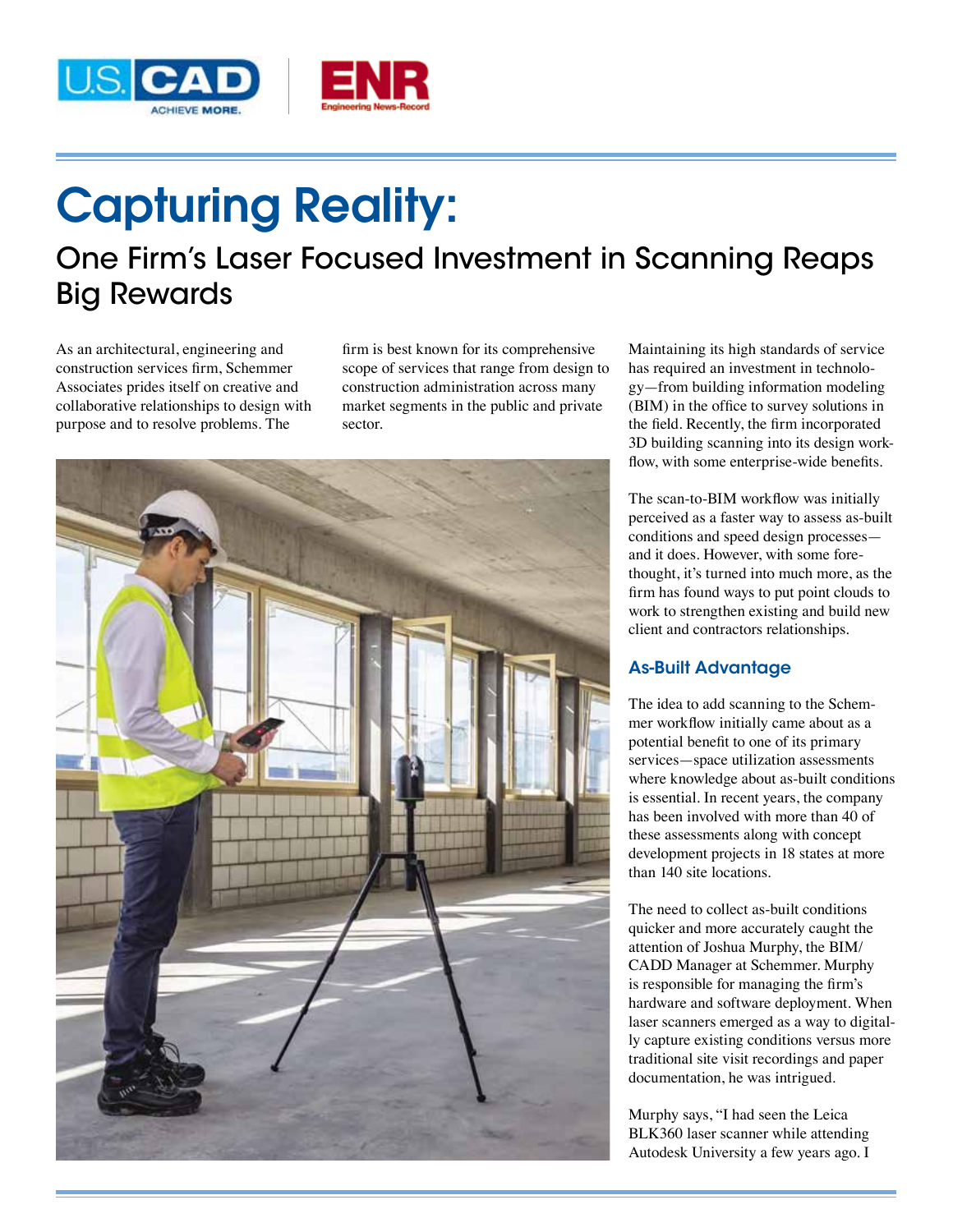

asked our U.S. CAD partners about the value of 3D scanners to support design work. Within a few days, they brought one to one of our jobsites to demonstrate the potential benefits."

U.S CAD and Schemmer Associates have partnered for more than five years with U.S. CAD providing Autodesk software, Bluebeam software, and training and consulting services in addition to reality capture and laser scanning services.

In the scan-to-BIM process, a laser scanner is used to capture an accurate 3D scan of the real-world conditions on a project. The scan data is then imported into a 3D modeling environment to create either accurate as-built models or to inform the design with the real world conditions. The Schemmer demonstration with U.S. CAD involved the scanning of a mechanical

room to support a system redesign.

"As soon as we had that data from the scanner in our 3D modeling software and saw the level of detail and accuracy of the point cloud, we knew the technology could be an advantage over traditional site visit recording methods," Murphy says. "Now we just needed to demonstrate a clear ROI."

#### Building Buy-In

The cost of professional laser scanners gives many business owners pause—and Schemmer was no exception.

Murphy adds, "It's a big commitment and we needed to get buy-in across the enterprise—from leadership to IT to the end users. We sat down with a U.S.CAD panel of experts to really look at how the laser scanning can be used in our business and

to understand best practices. They helped us storyboard 8-9 ways that we could use the scanner across our project workflows."

To build buy-in, Schemmer rented the Leica BLK360 scanner for a year as a way to evaluate benefits.

"The timing worked well as we had just won a big project that would require documenting existing conditions over a span of months. The BLK360 was the perfect tool for this effort and allowed us to develop accurate real-time and cost saving numbers," Murphy says.

He and his team also took the time to better understand data management and storage requirements. "Point cloud data can't sit on a standard project network drive—it's just too much data to store and requires significant computing power," Murphy explains. "We had to work with our IT group to spin up a separate network, backups and multi-office accessibility."

Finally, Murphy says they needed to support the end user. Traditionally, the Schemmer design team uses a PDF or DWG file to begin modeling. With scanto-BIM, Murphy registers the point cloud and brings it into CAD, Revit or Civil3D. Now they would have to learn how to model off of a point cloud.

Turns out, the user experience was the easiest win, says Murphy. "As soon as our team started modeling, they saw the advantage. It's so much faster than any other methodology. It's so much faster to model off of a point cloud—a 100 times better than traditional methods," he adds. "Our design team loves it."

With a typical scan time, the Schemmer team scans up to two million points per second—but that number can increase if needed for greater accuracy. After a full year of evaluation, Schemmer purchased the RTC360.

### An AR Edge

Over the last two years, the scan-to-BIM workflow has become an integral part of near every project that includes as-built conditions.